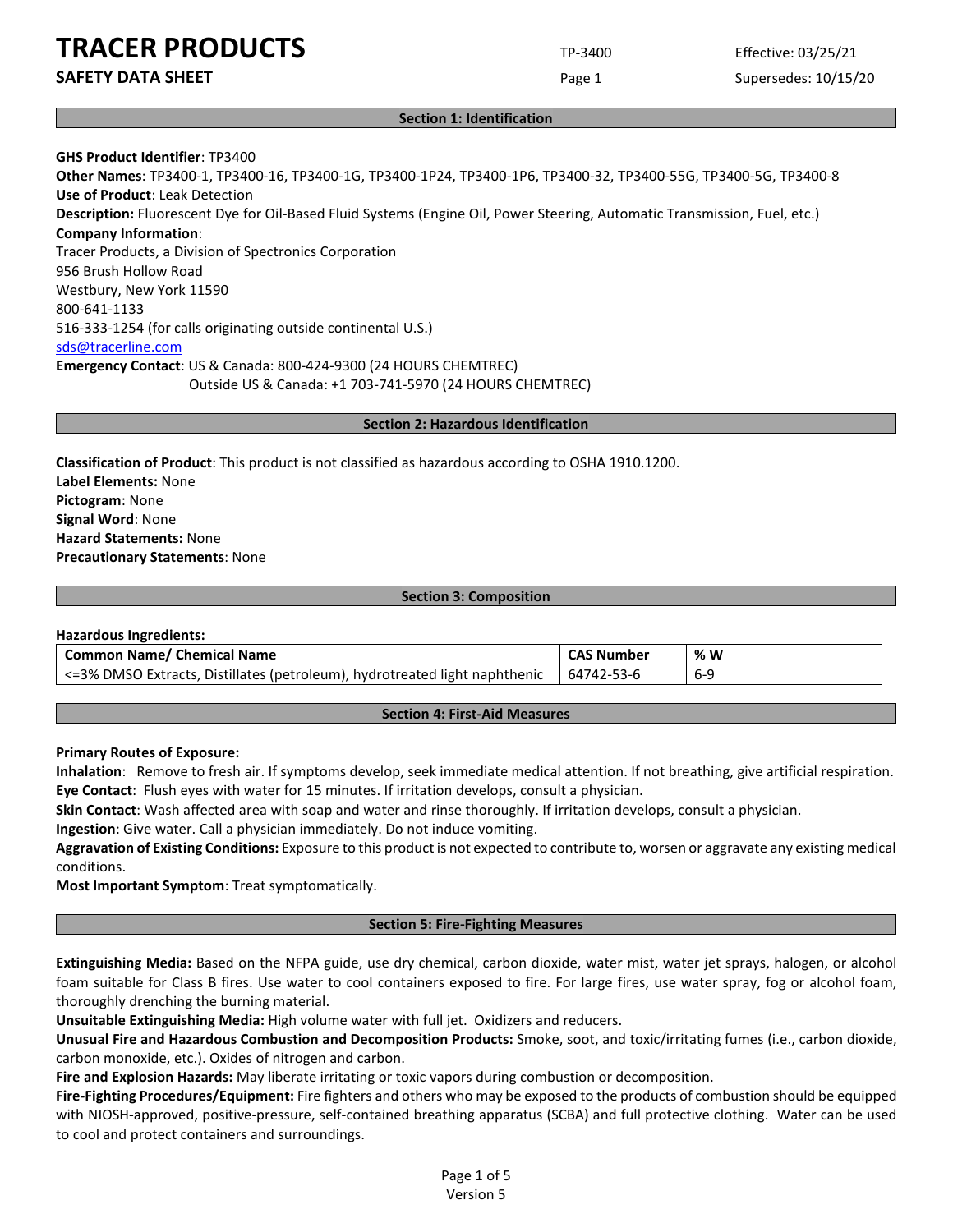**SAFETY DATA SHEET** SUPERFOUR SAFET ASSEMBLY 2 A REPORT OF Page 2 Supersedes: 10/15/20

#### **Section 6: Accidental Release Measures**

#### **Non-Emergency Personnel**:

General Advice: Avoid inhalation and contact with skin, eyes, or clothing. Wash hands and face before eating, drinking, or using tobacco products.

Personal Protective Equipment Needed: Wear impervious gloves, shoes, and protective clothing

**Emergency Personnel**:

Suitable Protective Gear: Wear impervious gloves, shoes and protective clothing.

Unsuitable Protective Gear: Not Applicable

**Environmental Precautions**: Prevent any contamination of local soils and water supply. Prevent ground water infiltration or any ground penetration. Avoid the spreading or entering into watercourses by using sand, soil, or other types of barriers. If contamination into water course or sewage system, alert appropriate authorities.

#### **Containment/Clean-up Methods**:

Containment & Recovery of Product: Contain with absorbent material, such as clay, soil, universal binding medium, or any commercially available absorbent. Shovel reclaimed dye and absorbent into a recovery or salvage drums for disposal. For larger spills, transfer to a salvage tank for recovery or safe disposal. Any residues should be treated like a small spill. This is not a RCRA hazardous waste per Title 40 CFR 261. Stop material from contaminating soil, or from entering sewers or bodies of water. For larger spills, transfer to a salvage tank for safe recovery/disposal. Residues are treated as small spills.

Disposal**:** Either incinerate or land fill in accordance with applicable local, state and federal regulations.

#### **Section 7: Handling and Storage**

**Handling Precautions:** Use product only in well ventilated areas. Avoid breathing in mists or vapors from a heated product. Avoid formation of mists. Avoid heating product near flash point. Avoid prolonged or repeated contact with skin. Handle in ambient temperature.

**Storage Conditions:** Store in a cool, dry, well-ventilated area away from heat, ignition sources, and direct sunlight. Always keep containers tightly closed. Store away from oxidizing and reducing agents.

**Personal Hygiene:** Wash hands before breaks and at the end of the work day. Do not carry cleaning clothes used to absorb product in clothing. General hygiene measures for chemicals apply.

**Empty Container Precautions:** Do not reuse empty container for any purpose.

#### **Section 8: Exposure Controls/Personal Protection**

# **Occupational Exposure Limits**: No data available

# **Biological Exposure Limits**: No data available

**Engineering Controls/Ventilation**: Maintain airborne concentrations below the established exposure limits by providing adequate ventilation. General (dilution) ventilation should be acceptable. Additional local exhaust ventilation is recommended where dusts, mists or vapors may be released.

**Airborne Oil Mist Exposure Limits:** Mineral Oil

ACGIH TLV:  $5mg/m<sup>3</sup>$ , 8 hr. ACGIH STEL:  $10$ mg/m<sup>3</sup> OSHA PEL:  $mg/m<sup>3</sup>$ , 8 hr.

# **Personal Protective Equipment**:

Respiratory Protection: Avoid breathing vapor and/or mist. If occupational exposure limits are exceeded wear NIOSH/OSHA approved equipment. Use a respiratory protection fitted with a combination filter A-P3 for short term use. High airborne concentrations may necessitate the use of self-contained breathing apparatus (SCBA) or a supplied air respirator. Respiratory protection programs must be in compliance with 29 CFR 1910.134.

Skin Protection: Wear protective clothing and appropriate impervious gloves.

Eye Protection: Wear safety goggles with peripheral coverage approved to EU Standard EN 166, AS/NZS 1337. An eye wash facility should be readily available.

Hand Protection: When in contact with material, be sure to use proper gloves approved to standards (Europe: EN 374, U.S.: F739, & AS/NZS: 2161). Gloves made from neoprene, nitrile or butyl rubber may provide suitable chemical protection.

Hygiene Measures: Wash thoroughly after handling, especially before eating, drinking, smoking, or using restroom facilities.

# **Section 9: Physical and Chemical Properties**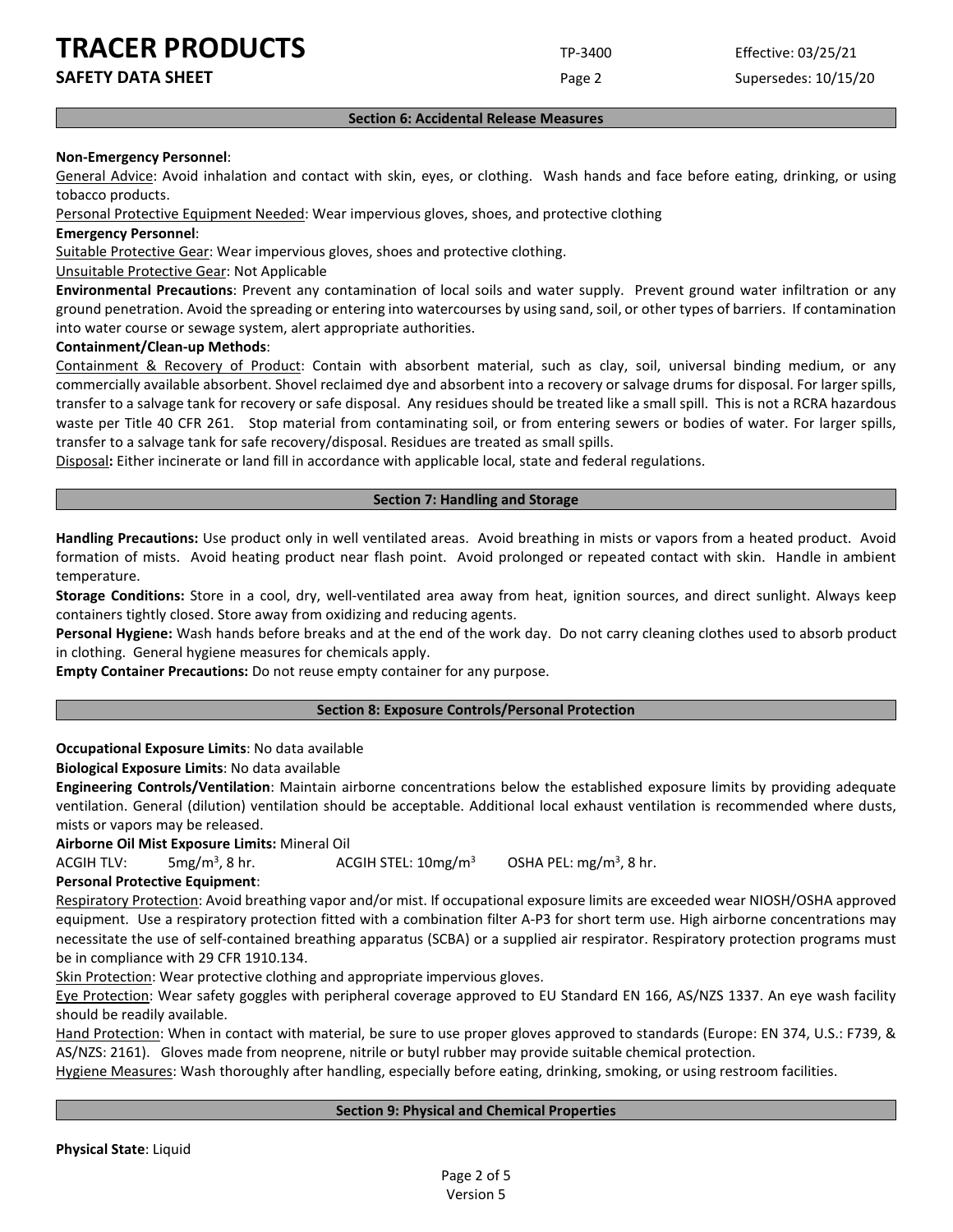**SAFETY DATA SHEET** SUPERFOUR SAFET ASSEMBLY 20 A REPORT OF Page 3 Supersedes: 10/15/20

**Appearance**: Yellow-Brown **Odor**: Mild **Odor Threshold**: No data available **pH**: No data available **Melting/ Freezing Point**: No data available **Initial Boiling Point**: No data available **Boiling Range**: No data available **Flash Point (PMCC)**: 267.8°F (131°C) **Evaporative Rate**: No data available **Solid/Gas Flammability**: No data available **Upper/Lower Explosive Limit**: No data available **Vapor Pressure 68**° **F (20**° **C)**: No data available **Vapor Density (Air=1)**: No data available **Relative Density**: 0.957 **Solubility in Water**: Insoluble **Partition Coefficient: n-octanol/water**: No data available **Auto-ignition Temperature**: No data available **Decomposition Temperature**: No data available Viscosity at 40°C: 17.4 cSt **Viscosity at 100°C: 3.8 cSt** 

#### **Section 10: Stability and Reactivity**

**Reactivity**: This product is non-reactive under ambient conditions

**Stability**: Stable under normal conditions of use. Can decompose slowly with localized heating over 300°C **Conditions to Avoid**: High temperatures & a source of ignition. Toxic fumes may be released if product is heated above decomposition point.

**Incompatible Materials**: Strong Acids, Strong oxidizing agents, and Reducing agents Hazardous Decomposition Products: In the event of combustion, CO and CO<sub>2</sub> will be formed. **Hazardous Polymerization**: Will not occur

# **Section 11: Toxicological Information**

| 64742-53-6                  |        |                |
|-----------------------------|--------|----------------|
| Oral LD <sub>50</sub>       | Rat    | >5,000 mg/kg   |
| Dermal LD <sub>50</sub>     | Rabbit | >2,000 mg/kg   |
| Inhalation LC <sub>50</sub> | Rat    | 5.7 mg/l       |
| Eye Irritation              | Rabbit | Not Irritating |
| Skin Irritation             | Rabbit | Not Irritating |

**Carcinogenicity**: According to ACGIH, IARC, NTP, and OSHA, this product is not a hazardous carcinogen to humans. The classification as a carcinogen need not apply as it can be shown that the mineral oil contains less than 3 % DMSO extract as measured by IP 346. **Sensitization:** This product is not classified as a sensitizer

**STOT-single exposure**: This product is not classified as a specific organ toxicant

**STOT-repeated exposure**: This product is not classified as a specific organ toxicant

**Genetic Toxicity:** This product is not classified as a genetic toxin

**Aspiration Hazard**: May be fatal if swallowed and enters airways

**Likely Routes of Exposure**: Eyes, skin and respiratory tract

**Symptoms**:

Eye Contact: May cause mild irritation

Skin Contact: May cause mild irritation

Inhalation: May cause mild irritation

Ingestion: May cause gastrointestinal irritation

| Page 3 of 5      |  |
|------------------|--|
| <b>Version 5</b> |  |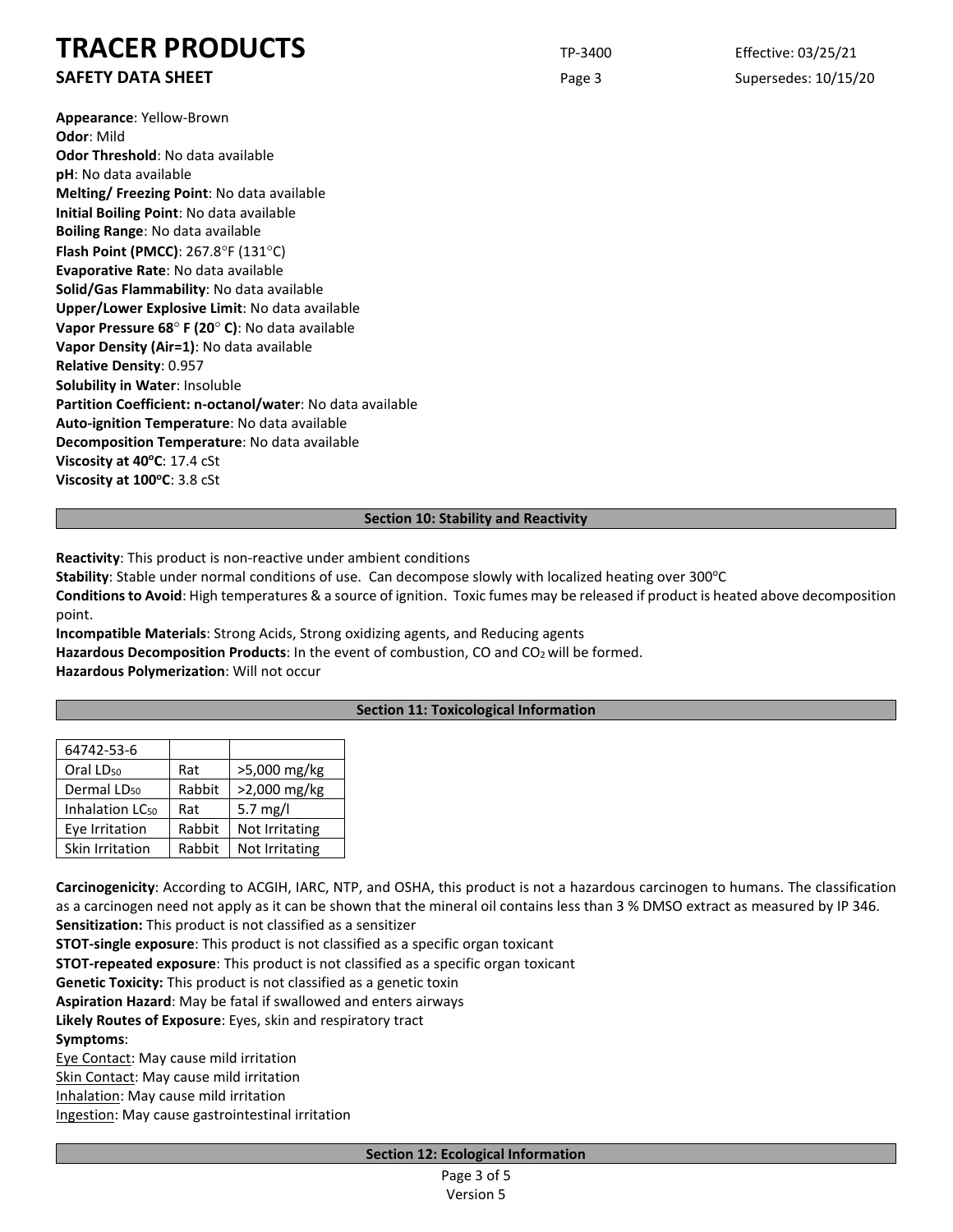**SAFETY DATA SHEET** SUPERFOUR SAFET ASSEMBLY 20 A Supersedes: 10/15/20

**Toxicity**:

| 64742-53-6                             |                 |
|----------------------------------------|-----------------|
| Fish $LL_{50}$ 96hr mg/l               | $>100$ mg/l     |
| Crustacean LL <sub>50</sub> 96hr. mg/l | $> 10,000$ mg/L |
| Algae NOEL 72hr. mg/l                  | $>100$ mg/l     |

**Persistence & Degradability**: No data available **Bioaccumulation Potential**: No data available **Mobility in Soil**: No data available

#### **Section 13: Disposal Considerations**

**General Statements:** Federal regulations may apply to empty container. State and/or local regulations may be different.

**Disposal:** Recover or recycle if possible, otherwise, dispose of in accordance with all local, state, and federal regulations. Sewage disposal is discouraged

**Special Instructions:** Be sure to contact the appropriate government environmental agencies if further guidance is required. Do not remove labels from container until container is cleaned properly. Containers can be reused or disposed of by landfill or incineration if appropriate to local law. Water with cleaning agents is required

**Hazardous Waste Number:** Not a RCRA hazardous waste

# **Section 14: Transportation**

**General Comments**: This product is not classed as hazardous or regulated for transport under 49 CFR, IATA/ICAO, or IMDG **49 CFR:**

**DOT Shipping Name:** Not Regulated **DOT Label:** Not Applicable **DOT Identification No.:** Not Applicable; Nonregulated shipments by air under 49 CFR, IATA/ICAO AND IMO **UN Proper Shipping Name:** Not Applicable **Transport Hazard Class:** Not Applicable **Packing Group:** Not Applicable **Classification Code:** Not Applicable **Transport by Road/Rail (ADR/RID): Environmental Hazard:** Not Applicable **Tunnel Restriction Code:** Not Applicable **Transport by Sea (IMDG): Marine Pollutant:** Not Applicable **Environmental Hazard:** Not Applicable **Transport by Air (IATA): Special Precautions for User:** Unless otherwise specified, general measures for safe transport must be followed **Transport in Bulk:** Non-dangerous material according to transport regulations

# **Section 15: Regulatory Information**

# **Inventory Status:**

| Inventory                                                                     | <b>Status</b>                      |
|-------------------------------------------------------------------------------|------------------------------------|
| <b>U.S. TSCA Inventory</b>                                                    | Listed                             |
| <b>Canadian Domestic Substances List (DSL)</b>                                | Listed or Exempt                   |
| <b>Australian Inventory of Chemical Substances (AICS)</b>                     | One or more ingredients not listed |
| <b>European Inventory of Existing Commercial Chemical Substances (EINECS)</b> | Listed                             |
| Japan Inventory of Existing and New Substances (ENCS)                         | One or more ingredients not listed |
| <b>Korea Existing Chemical Inventory (KECI)</b>                               | One or more ingredients not listed |